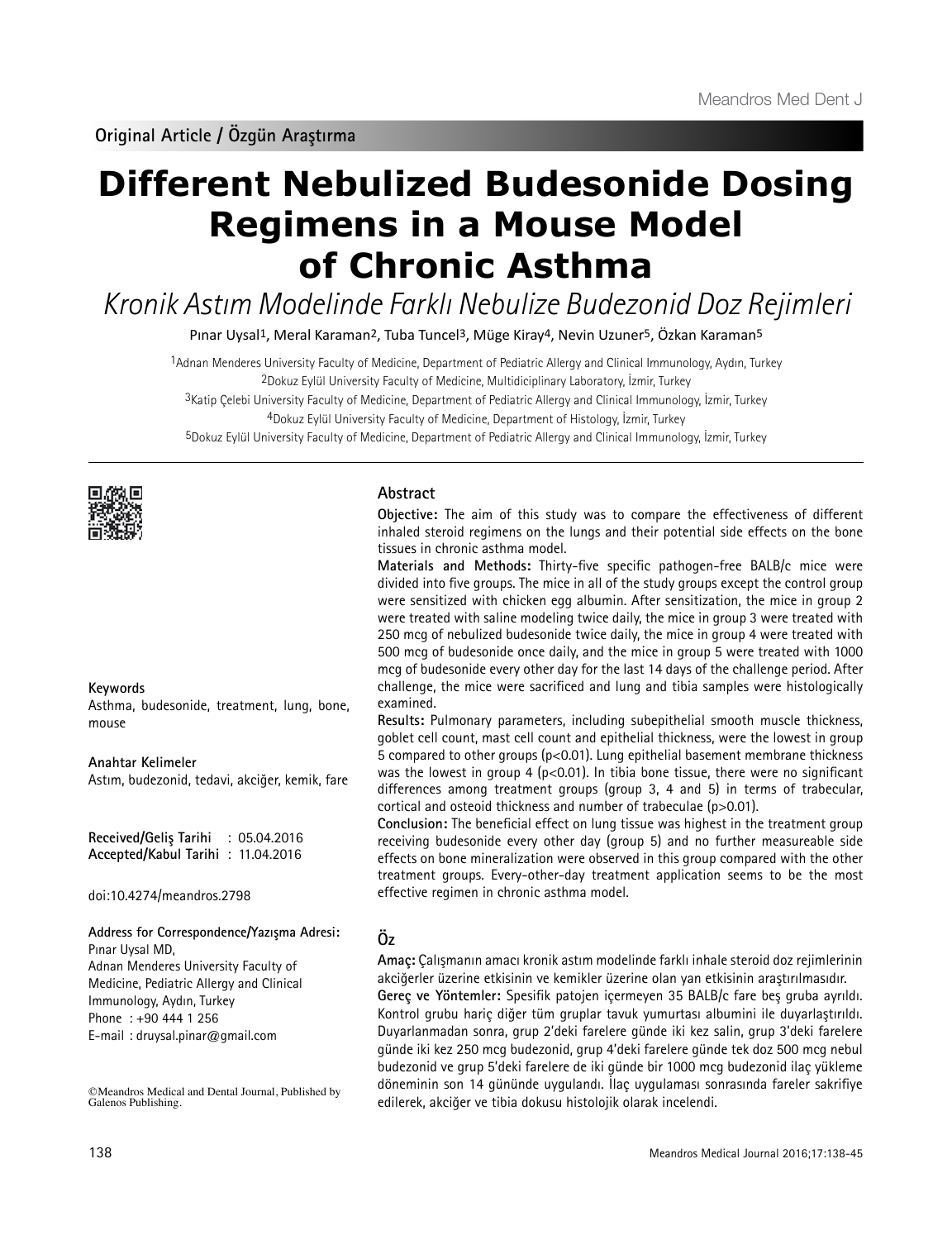**Bulgular:** Akciğer bulgularından subepitelyal düz kas kalınlığı, goblet hücre sayısı, mast hücre sayısı ve epitel kalınlığı grup 5'de en düşük orandaydı (p<0,01). Akciğer epiteli bazal membran kalınlığı grup 4'de en düşüktü (p<0,01). Tibia kemik dokusunda, tedavi grupları arasında (grup 3, 4 ve 5) trabekül sayısı, trabeküler, kortikal ve osteoid kalınlığı ve trabekül sayısı açısından fark saptanmadı (p>0,01). **Sonuç:** Akciğer dokusu üzerine yararlı etki en çok günaşırı budezonid nebul alan grupta (grup 5) saptandı ve bu grupta kemik mineralizasyonu üzerine oluşan yan etki diğer tedavi gruplarından daha fazla değildi. Günaşırı tedavi uygulaması kronik astım modelinde en etkili tedavi yaklaşımı gibi görünmektedir.

## **Introduction**

Asthma is a chronic inflammatory disease of the airways (Av) characterized by reversible bronchial obstruction, airway hyper-responsiveness, inflammation, and remodeling (1). During an acute inflammatory response, cellular infiltration, release of various mediators, contraction of bronchial smooth muscle, airway hyper-responsiveness, and airway obstruction occur. In the chronic period of asthma, partially reversible airway remodeling begins. Such remodeling is characterized by epithelial desquamation, intense inflammatory cell infiltration, goblet cell hyperplasia, smooth muscle hypertrophy, angiogenesis, thickening of the basement membrane, and a reduction in airway wall elasticity (2).

Current strategies for the management of asthma largely focus on suppressing airway inflammation and slowing the remodeling process (3). Inhaled corticosteroids are known to be the most effective and preferred drugs in asthma symptom control and for slowing the progression of airway remodeling. So far, asthma control level is under expectations despite huge effort. In the long term, the daily regimen of inhaled corticosteroids that is required, corticosteroid phobia, the risk of emerging systemic side effects due to high doses of corticosteroids, and a decrease or failure in compliance are the main reasons (2,4).

It has been shown in many studies that treatment compliance in patients may be improved by increasing drug bioactivity by prolonging the drug half-life, decreasing the number of daily doses of medication, and by developing different drug combinations (5).

One of the most serious side effects caused by inhaled corticosteroids is osteopenia and osteoporosis. Although it was less frequently observed in women using inhaled corticosteroids than in women using oral corticosteroids, women using inhaled corticosteroids have been shown to have decreased bone density in the distal radius, lumbar region and the hip bones (6). However, the effective doses and periods required for inhaled corticosteroids to affect bone tissue are not fully determined.

The aim of the present study was to compare the effects of long-term treatment with budesonide, when applied twice in a day, once a day, and every other day while maintaining a fixed cumulative daily dose in order to decrease dosage and increase compliance to the treatment, specifically assessing its effects on lung histology and side effects on bone tissue morphology in a mouse model of chronic asthma.

### **Materials and Methods**

## **Experimental Animals**

Specific pathogen-free, 6-week-old female BALB/c mice weighing 18-20 g obtained from the Animal Laboratory at Dokuz Eylül University were used in the present study. The characteristics of these mice at 6 weeks of age were considered to be comparable to those of adolescent humans. The mice were maintained in hygienic macrolane cages and were allowed access to food and water ad libitum on a 12-h light/12-h dark cycle. All experimental procedures were designed according to the requirements of the Animal Care and Ethics Committee of Dokuz Eylül University with a project number of 70/2009. The protocols complied with the standards specified in the Guide for the Care and Use of Laboratory Animals, prepared by the Institute of Laboratory Animal Resources and published by the National Academies Press, National Research Council, Commission of Life Sciences, Institute of Laboratory Animal Resources.

This experimental model developed by Temelkovski et al. (7) replicates many features of human asthma; in contrast to many other experimental asthma models, this model features chronic histopathological changes including intraepithelial goblet cell hyperplasia, mast cell infiltration, epithelial thickening, and subepithelial fibrosis in the lung tissue.

#### **Sensitization and Inhalation Exposure**

BALB/c mice are high responders to ovalbumin (OVA), which is the material used for the sensitization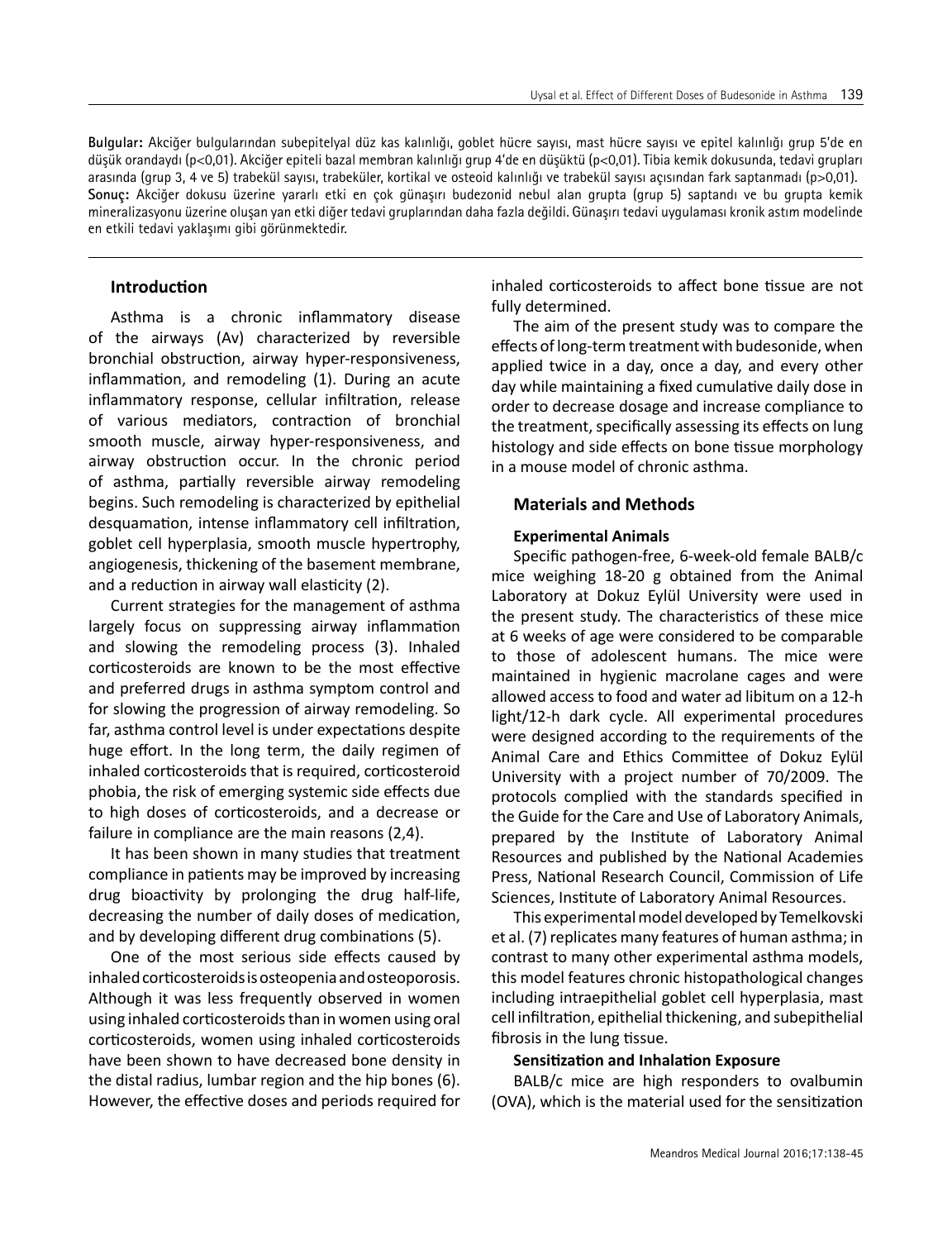procedures to establish a chronic asthma model (7). Thirty-five BALB/c mice were divided into 5 groups. Group 1 was designated as the control group and group 2 as the chronic asthma group receiving placebo. The mice in all of the study groups except for the control group were sensitized on days 0 and 14 with intraperitoneal injections of 10 μg chicken egg albumin (OVA, grade 5, ≥98% pure; Sigma, St. Louis, MO), with aluminum as an adjuvant. The mice in study groups 2, 3, 4 and 5 were then challenged with an aerosol of 2.5% OVA in 8 cc of saline for 30 min/day, 3 days per week for 8 weeks beginning on the 21st day and proceeding until the 74th day of the sensitization period. The mice in group 1 received normal saline with aluminum on days 0 and 14 of the experiment and 8 cc of aerosolized saline for 30 min/ day, 3 days per week for 8 weeks beginning on the 21st day of the study and proceeding until the end of the sensitization period (7). The exposures were carried out in a whole body inhalation exposure system. The OVA was aerosolized by the delivery of compressed air to a sidestream jet nebulizer, and the aerosol was injected into a 220x100x70 cm3 chamber. The aerosol generated by the jet nebulizer was comprised of >80% particles with a diameter of <4 μm for OVA. The particle concentration was maintained in the range of 10-20 mg/mm3 (7). The temperature and relative humidity were maintained at 20-25 °C and 40-60%, respectively.

## **Study Drugs**

The mice in group 1 received saline rather than OVA (control group); group 2 did not receive any treatment (placebo) and group 3 received 250 μg of nebulized budesonide twice a day. Group 4 received 500 μg of nebulized budesonide once a day; and group 5 received 1000 μg of nebulized budesonide every other day in the last 14 days of the challenge period. Budesonide (Pulmicort nebule®, 0.25 mg/2 mL, AstraZeneca) exposures were carried out in a whole body inhalation system as OVA. The concentration of budesonide was calculated according to the volume of the chamber, concentration of the drug inside the chamber and the nebulization period. The time period of budesonide nebulization was continued an average of 60 minutes in each dose. The cumulative budesonide particle concentration that the mice exposed was maintained in the range of 6-8 mcg/ mm3/day. The timing of the doses were calculated according to adapted formulation of median life span of female BALB/c mice and humans which is ranging from 20 to 28 months for female mice corresponding to an average of 65 years of humans.

## **Sacrifice and Sampling**

The animals were sacrificed by an overdose of ketamine 24 h after the last drug administration, which was the 75th day of the study. The histological specimens were evaluated by two histology specialists who were blinded to the identity of the study groups. The thickness of the basement membrane, epithelium, and subepithelial smooth muscle and the number of goblet and mast cells were measured in the histological specimens. The number of trabeculae and the trabecular, cortical and osteoid bone thicknesses were measured in the bone tissues.

## **Histopathological Analysis of the Lung Tissue**

The lung tissues were obtained from the mid zone of the left lung of the mice. The samples were fixed in 10% formalin for evaluation using a light microscope (Olympus BX-51, Tokyo, Japan), and the adjacent lung tissue regions were stored in 2.5% glutaraldehyde for further evaluation using an electron microscope (Libra 120; Carl Zeiss, Oberkochen, Germany). Photomicrographs were taken using a JVC TK-890-E camera (Japan), which was fitted to the microscopes. The histological analysis was performed using the UTHSCSA Image Tool for Windows Version 3.00 software.

After fixation, the samples were embedded in paraffin blocks, and serial sections of 5-μm in thickness were cut and stained using three different dyes for the evaluation of different parameters by light microscopic analysis. The first 10 samples were stained with hematoxylin and eosin (H&E) with the aim of measuring the thickness of the epithelium, basement membrane and subepithelial smooth muscle layers of the medium and small Av. The thickness of both the epithelium and the subepithelial smooth muscle layers were measured at four points (3, 6, 9 and 12 o'clock) for each airway. Each section contained approximately two to three Av; therefore, approximately 20 Av were evaluated for each mouse.

Ten consecutive tissue sections were stained with Periodic acid-Schiff to enumerate goblet cells and with toluidine blue to count mast cells. The goblet cells were counted in 10 sections for which five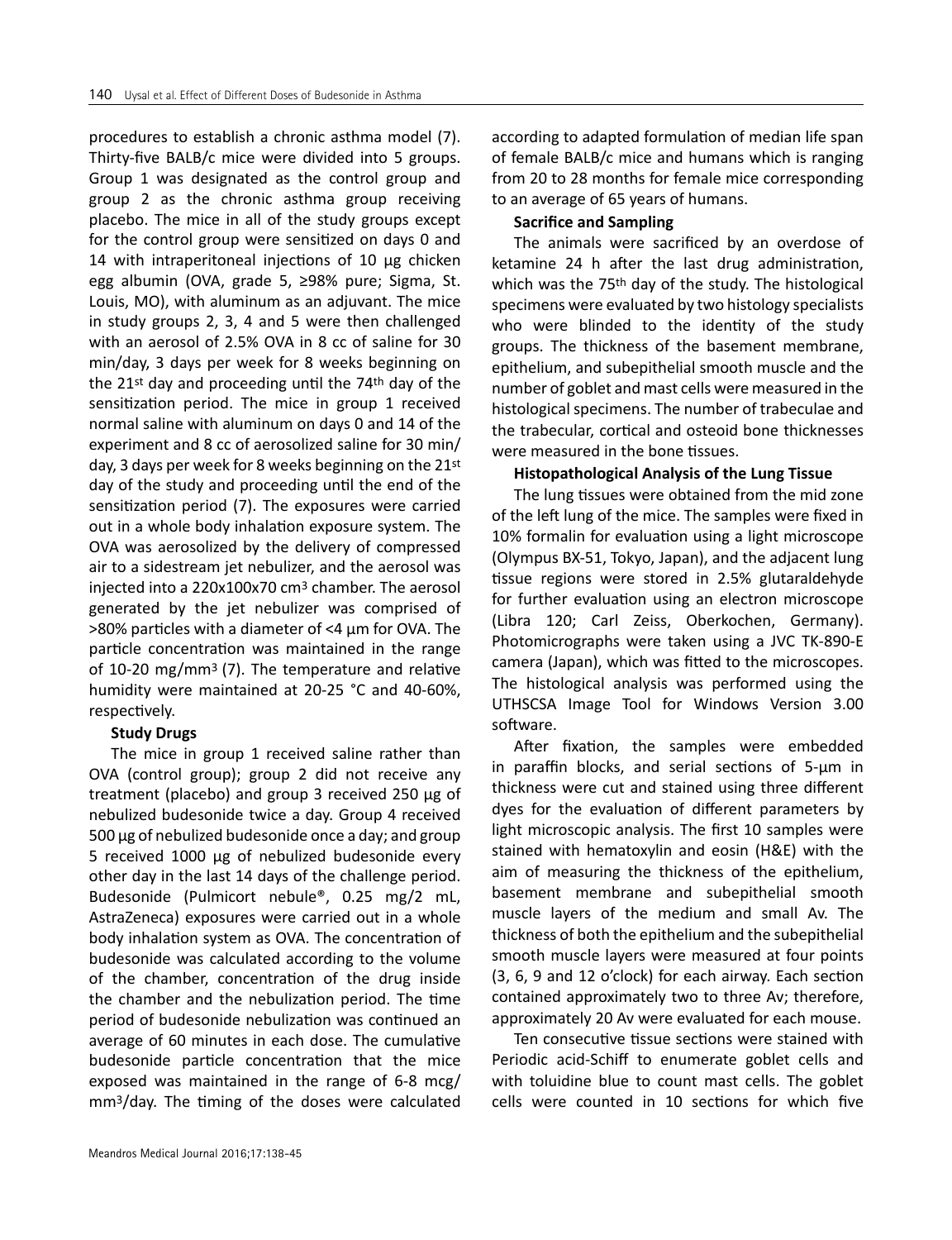randomly selected Av were imaged. The percentage of goblet cells per 100 μm was calculated by dividing the total number of goblet cells by the total airway circumference and multiplying the result by 100. For mast cell counting, a standard transparent counting frame representing an area of 2x104 μm2 was used and eight fields in each photograph were examined for each mouse.

For the preparation of lung samples for electron microscopy, the tissue was embedded in EPON, sliced in ultrathin sections and stained with uranyl acetate and lead citrate. For each mouse, five to seven ultrathin sections were prepared for the evaluation of the cellular structure of the airway, the epithelium, thickness of the basement membrane and the presence of connective tissue. All of the histological sections prepared for electron microscopy were visualized, eight to ten areas were imaged.

# **Histopathological Analysis of the Bone Tissue**

The bone tissues were obtained by the extraction of the tibia at the time of sacrifice. The tibias of the mice were immersed in 8% formic acid for 6 months to decalcify the bone. When the bone tissue was deemed to be soft enough, it was fixed in 10% formalin and then embedded in paraffin blocks and sectioned at a thickness of 5 μm. The first 10 sections were stained with H&E for histological evaluation of the trabecular bone structure, including the number of trabeculae and the trabecular and cortical thickness. The second

set of 10 sections was stained with Masson's trichrome for evaluation of the thickness of the osteoid bone tissue. The thickness of the trabeculae, the cortex and the osteoid bone were measured at 3, 6, 9 and 12 o'clock, as in lung tissue. For each mouse, eight to ten areas were imaged.

# **Statistical Analysis**

The program SPSS 13 was used for data analyses (SPSS Inc., Chicago, IL, USA). The data were presented as the mean  $\pm$  standard deviation (minimum-maximum) of seven mice in each group. The comparisons between more than two independent groups were analyzed using one-way analysis of variance (ANOVA). Wherever overall group comparisons were found to be significant, Bonferroni multiple comparisons test was performed for pair-wise comparison by using a Bonferonni correction by setting p<0.05/5=0.01 as nominal cutoff. A p value of less than 0.05 was considered statistically significant.

# **Results**

# **Examination of the Lung Tissue**

There was no mortality in any of the groups throughout the study period. In asthma group (group 2), statistically significantly higher basement membrane, subepithelial muscle and epithelial thicknesses and higher goblet and mast cell counts were observed compared to that in the control group (group 1), which confirmed the successful establishment of the chronic asthma model (p<0.01 for each parameter) (Table 1,

| Table 1. Comparison of histopathological findings of lung tissue among study groups |                                     |                                    |                                                     |                                                |                                                                           |                            |  |  |  |  |
|-------------------------------------------------------------------------------------|-------------------------------------|------------------------------------|-----------------------------------------------------|------------------------------------------------|---------------------------------------------------------------------------|----------------------------|--|--|--|--|
|                                                                                     | Group 1<br>control group<br>$(n=7)$ | Group 2<br>asthma group<br>$(n=7)$ | Group 3<br>budesonide<br>$2x250 \mu g/d$<br>$(n=7)$ | Group 4<br>budesonide<br>1x500 µg/d<br>$(n=7)$ | Group 5<br>budesonide<br>$\vert$ 1x1000 µg/<br>every other day<br>$(n=7)$ | р<br>valuea,b              |  |  |  |  |
| Basement membrane thickness (nm)<br>$\vert$ (mean $\pm$ SD)                         | 271.61±20.61                        | 669.27±15.80                       | 467.43±15.30                                        | 354.69±27.51                                   | 390.34±10.49                                                              | $ 0.004*$                  |  |  |  |  |
| Subepithelial smooth muscle thickness (n)<br>$\vert$ (mean $\pm$ SD)                | $4.96 \pm 0.47$                     | $11.83 \pm 0.70$                   | $6.83 \pm 0.58$                                     | $8.55 \pm 0.42$                                | $5.78 \pm 0.38$                                                           | $ 0.003$ <sup>+</sup>      |  |  |  |  |
| Epithelium thickness ( $\mu$ m) (mean $\pm$ SD)                                     | $10.05 \pm 0.80$                    | 21.35±1.95                         | $16.22 \pm 0.90$                                    | $13.24 \pm 0.39$                               | $12.09 \pm 0.73$                                                          | $ 0.003^{++}$              |  |  |  |  |
| Goblet cell count/100 ( $\mu$ m) (mean $\pm$ SD)                                    | $0.32 \pm 0.16$                     | $2.91 \pm 0.33$                    | $2.58 \pm 0.80$                                     | $2.06 \pm 0.30$                                | $0.65 \pm 0.12$                                                           | $ 0.004^*$                 |  |  |  |  |
| Mast cell count/20.000( $\mu$ m <sup>2</sup> ) (mean $\pm$ SD)                      | $0.87 \pm 0.20$                     | $2.51 \pm 0.30$                    | $1.67 \pm 0.31$                                     | $1.39 \pm 0.25$                                | $1.31 \pm 0.18$                                                           | $ 0.004^{\mathrm{\upmu}} $ |  |  |  |  |

d: Day, SD: Standart deviation, nm: Nanometer, μm: Micrometer, μm<sup>2</sup>: Square micrometer, μg: Microgram

 $a_{\text{p}<0.05}$  was significant for ANOVA,  $b_{\text{p}<0.01}$  was significant paired-wise comparisons among study groups by (ANOVA) after Bonferonni correction, \*p<0.01 between all paired-wise group comparisons, +p<0.01 between paired-wise group comparisons, <sup>#</sup>Comparison between groups 2 and 1, 3, 4, 5 (p<0.01 for each), and groups 1 and 3 were statistically significant (p=0.002),  $\Psi$ p<0.01 between all paired-wise group comparisons, ΨComparison between groups 2 with 1, 3, 4 and 5 are statistically significant (p<0.01 for each)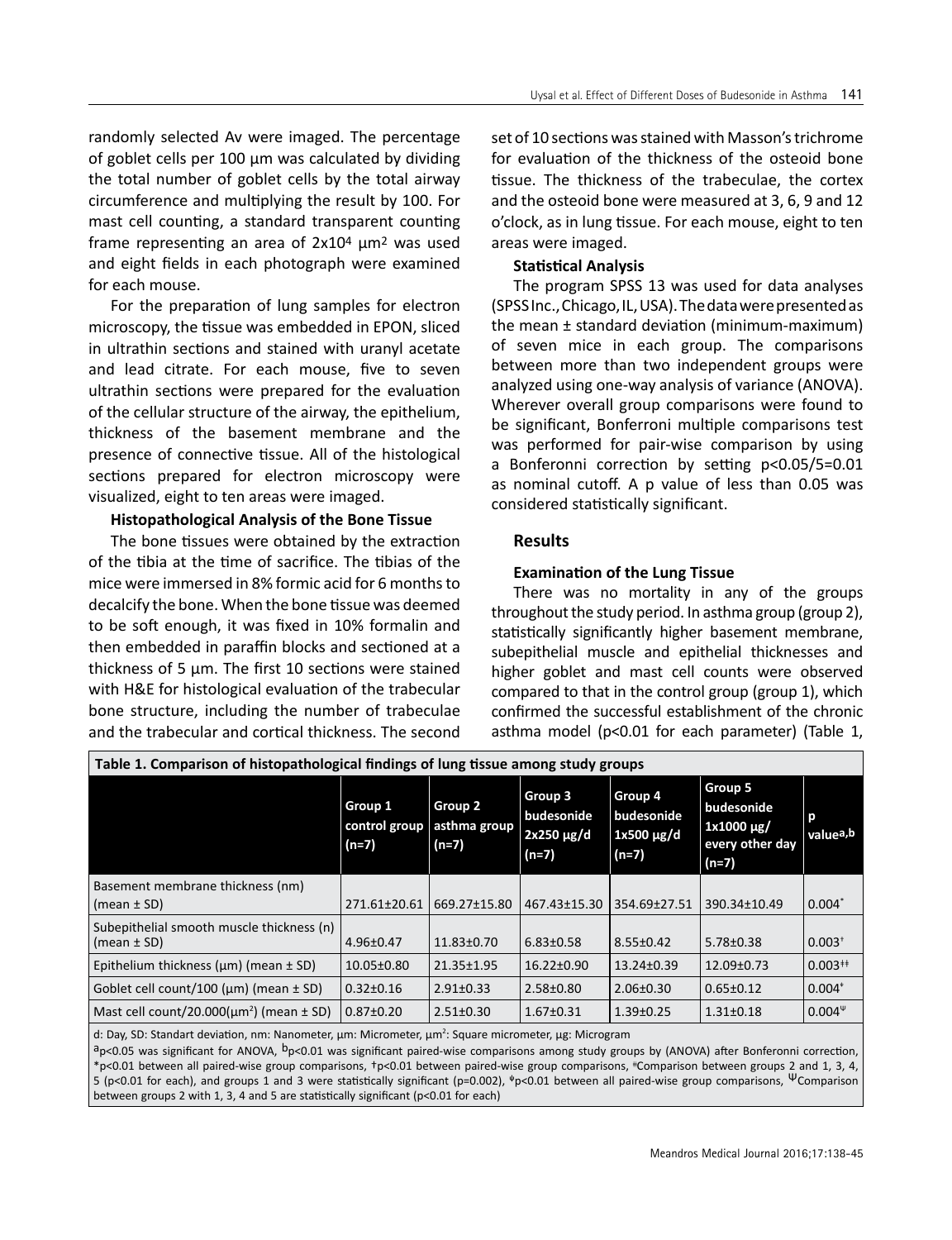Figure 1, 2). All parameters were statistically significantly higher in group 2 compared to treatment groups with budesonide (groups 3, 4 and 5) (p<0.01 for each).

Subepithelial smooth muscle thickness and goblet cell count were significantly lower in group 5 compared to groups 2, 3 and 4 ( $p<0.01$ ,  $p=0.008$ , p=0.003, respectively). Subepithelial smooth muscle thickness was higher in group 4 when compared to group 3 (p=0.006) (Table 1, Figure 2).

Basement membrane thickness was statistically lower in group 4 compared to groups 2, 3 and 5 (p<0.01, p=0.003, p<0.01). There was no significant difference between budesonide treatment groups (groups 3, 4 and 5) in terms of epithelium thickness and mast cell counts (p>0.01 for each) (Table 1, Figure 2).

### **Examination of the Bone Tissue**

When the histological parameters of the bone tissue were compared between the controls (group 1) and the asthmatics (group 2), there was no statistically significant difference in the number of trabeculae, trabecular, cortical or osteoid bone thicknesses  $(p>0.01)$ .

The number of rabeculae was significantly reduced in groups 3 and 4 compared to group 2 (p=0.003, p=0.003, respectively). However, trabecular number in group 5 was not statistically significantly reduced when compared to group 2 (p>0.01). When asthmatics (group 2, placebo) and treatment groups (groups 3, 4, and 5) were compared, the trabecular, cortical and osteoid thicknesses were significantly higher (p<0.01 for each).

The bone tissue histological parameters, including the number of trabeculae and the trabecular, cortical, and osteoid bone thickness were compared between each of the treatment groups (group 3, 4, and 5), but no statistically significant differences were observed (p>0.01), as shown in Table 2 and Figure 3.



**Figure 1.** Study algorithm for the establishment of murine model of chronic asthma, treatment with budesonide and sampling of lung and bone tissues OVA: Ovalbumin

## **Discussion**

In the present study, the overall beneficial effect is the highest in the treatment group receiving nebulized budesonide every other day and no further measureable side effects on bone mineralization were observed in this group compared with the other treatment groups.

To our knowledge, even though there are many studies on the effects of a single daily dose of budesonide on asthma symptoms, there are no published studies investigating the effects of high dose budesonide used every other day. In the present study, we observed that instead of a twice daily approach, a once-daily budesonide application led to important decreases in all pulmonary parameters, except basement membrane thickness. We found that all pulmonary parameters except the basement



**Figure 2.** Light and electron microscopic findings of lung tissue of study groups. 1; control, 2; asthma (placebo), 3; group received budesonide of 250 mcg every one hour, 4; group received budesonide of 500 mcg every 2 hours, 5; group received budesonide of 1000 mcg every 4 hours. In light microscopic images, lung tissues were stained with hematoxylin and eosin (A; first row), Periodic acid-Schiff (B; second row), and toluidine blue (C; third row). Microscopic findings of respiratory epithelium and Goblet cells stained with Periodic acid-Schiff were shown in study groups (IA-VA), Light microscopic findings of respiratory epithelium and cellular infiltration stained with hematoxylin and eosin were shown in study groups (IB-VB), touidine blue-stained paranchymal structures and mast cells were shown in study groups (IC-VC), electron microscopic findings of respiratory epithelium with cilia were shown in (ID-VD). Airways, thickened basement membrane (\*), increased peribronchial mononuclear infiltration (arrow), mast cells (arrowhead), cilia (C) and goblet cell (Gc)

Gc: Goblet cells, Sm: Smooth muscle, Arrow with tail: Thickened smooth muscle, Arrow without tail: Mast cells, Subepithelial smooth muscle layer  $(*)$ , Basement membrane  $(*)$ , peribronchial mononuclear infiltration  $(*)$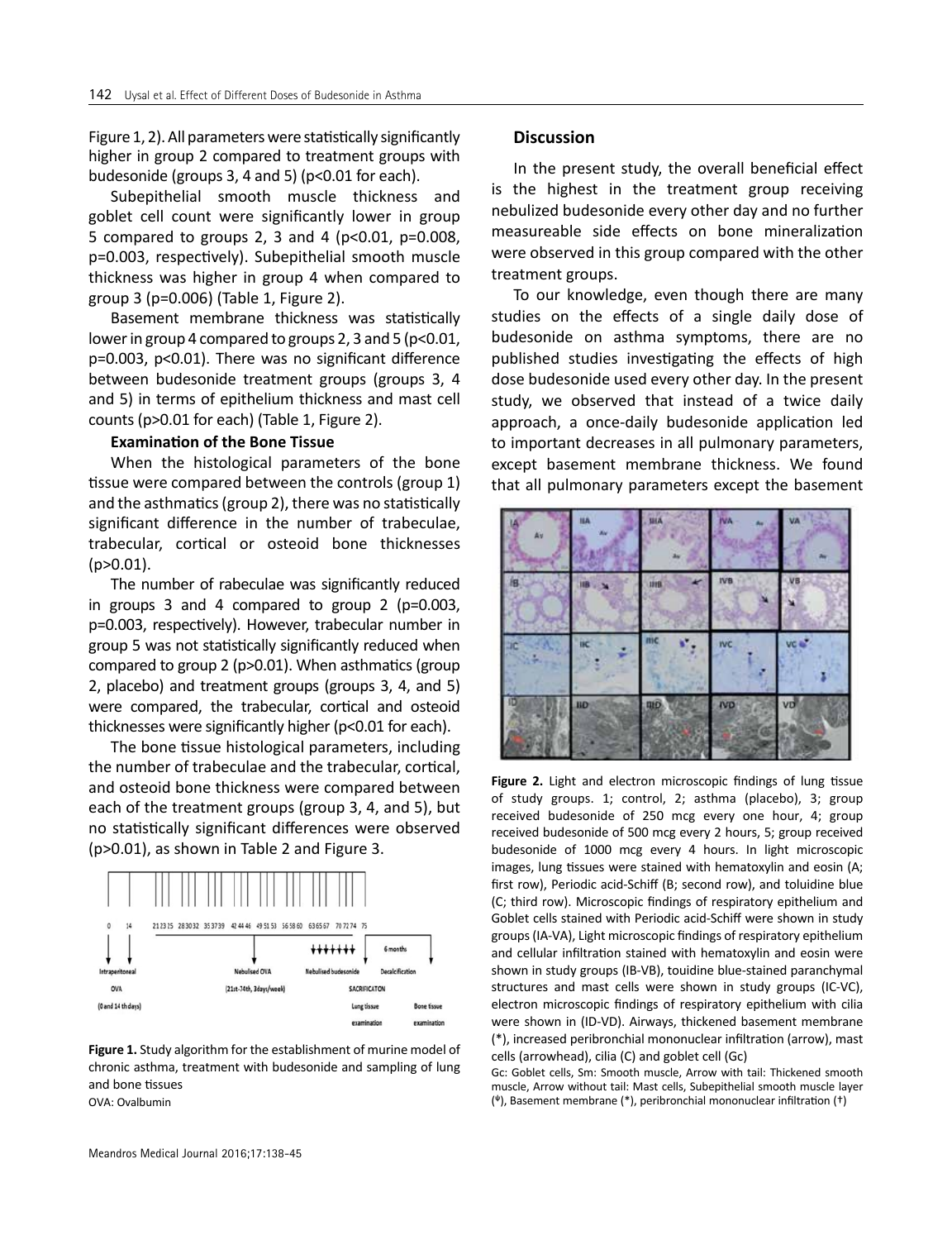membrane thickness were ameliorated in the group of mice administered high doses of nebulized budesonide every other day when compared with the once- and twice-daily groups. A decrease in the basement membrane thickness was found to be most significantly different in the once-daily group, while it was still lower in the every-other-day group when compared with the other groups. This finding may be explained by the increased intracellular esterification and the longer hydrolysis with high doses of budesonide. In other words, unlike other inhaled corticosteroids, intermittent use of high-dose budesonide, every other day for example, might be considered effective and could increase treatment compliance in asthmatic patients.



**Figure 3.** Light and electron microscopic findings of bone tissue of study groups. 1; control, 2; asthma (placebo), 3; group received budesonide of 250 mcg every one hour, 4; group received budesonide of 500 mcg every 2 hours, 5; group received budesonide of 1000 mcg every 4 hours. In light microscopic images, proximal tibia were stained with hematoxylin and eosin (A row) and Masson trichrome (B row). In hematoxylin and eosin stained sections trabeculae number and trabecular and cortical thicknesses were seen. In Masson trichrome stained sections, red-green stained regions are osteoid zone of trabeculaee GP: Growth plate, C: Cortex, Arrows: Trabeculaee

Budesonide is distinct from other inhaled corticosteroids in that it has a higher affinity for Av, a faster esterification process that allows it to be deposited in the respiratory epithelium and a slower rate of degradation with a lower capacity for systemic distribution (8,9). Experimental studies have demonstrated that the esterification of 70-80% of budesonide occurs in the Av within 20 minutes, and in human nasal tissue, 30% and 50% esterification occurs within a few hours of budesonide inhalation (10,11). It has been shown that the duration of action of budesonide, when compared with other inhaled corticosteroids, is longer when it is esterified. Lexmüller et al. (12) demonstrated that the elimination of budesonide from the trachea and the main stem bronchus was 35-fold slower than that for fluticasone propionate. Moreover, budesonide overall retention in trachea at 3 hours was greater than that of other corticosteroids, and the budesonideester pool was 3-fold greater than the cyclesonide ester pool. Budesonide becomes esterified more promptly and to a greater extent than cyclesonide, and budesonide esterification prolongs budesonide airway retention. This phenomenon was explained by the hypothesis that when the concentration of free budesonide within the cell decreases, the inactive deposited forms of budesonide esters are hydrolyzed by intracellular lipases to become activated and are slowly released from the cell within 24 h (13). The results of the present study are consistent with the results of previous trials and suggest that the greatest effects on lung histopathology in the chronic asthma model are achieved with a higher dose of budesonide

| Table 2. Comparison of histopathological findings of bone tissue among study groups                                                          |                                        |                                     |                                                     |                                                     |                                                                       |                        |  |  |  |  |
|----------------------------------------------------------------------------------------------------------------------------------------------|----------------------------------------|-------------------------------------|-----------------------------------------------------|-----------------------------------------------------|-----------------------------------------------------------------------|------------------------|--|--|--|--|
|                                                                                                                                              | Group 1<br>control<br>group<br>$(n=7)$ | Group 2<br>asthma<br>group<br>(n=7) | Group 3<br>budesonide<br>$2x250 \mu g/d$<br>$(n=7)$ | Group 4<br>budesonide<br>$1x500 \mu g/d$<br>$(n=7)$ | Group 5<br>budesonide<br>$1x1000 \mu g/every$<br>other day<br>$(n=7)$ | valuea, b              |  |  |  |  |
| Trabeculae number (mean $\pm$ SD)                                                                                                            | $11+1.13$                              | $10.75 \pm 1.10$                    | $5.00 \pm 0.40$                                     | $5.00 \pm 0.64$                                     | $6.75 \pm 0.94$                                                       | $0.003*$               |  |  |  |  |
| Trabecular thickness (nm) (mean $\pm$ SD)                                                                                                    | 61.38±0.47                             | 63.47±1.43                          | $29.65 \pm 3.08$                                    | $36.90 \pm 2.23$                                    | $35.38 \pm 2.61$                                                      | $< 0.001$ <sup>+</sup> |  |  |  |  |
| Cortex thickness ( $\mu$ m) (mean $\pm$ SD)                                                                                                  | 151.85±0.16                            | 149.64±4.52                         | $96.71 \pm 5.28$                                    | 99.34±7.14                                          | 98.56±5.28                                                            | $0.003^{**}$           |  |  |  |  |
| Osteoid thickness $(\mu m)$ (mean $\pm$ SD)                                                                                                  | 23.17±0.34                             | 21.08±1.37                          | 15.56±3.98                                          | $12.27 \pm 1.96$                                    | $12.69 \pm 1.17$                                                      | $0.004^4$              |  |  |  |  |
| de Day CD: Ctandart doviation nm: Nanomator um: Micromator um: Microgram dar OC uso cignificant for ANOVA Dar OM uso cignificant pairod wise |                                        |                                     |                                                     |                                                     |                                                                       |                        |  |  |  |  |

d: Day, SD: Standart deviation, nm: Nanometer, μm: Micrometer, μg: Microgram, ªp<0.05 was significant for ANOVA, <sup>D</sup>p<0.01 was significant paired-wise comparisons among study groups by (ANOVA) after Bonferonni correction, \*Comparison between group 1 and groups 3, 4 (p<0.01 for each), and group 2 and 3, 4 (p<0.01 for each), <sup>†</sup>Comparison between groups 1 and 2 (p>0.01), and group 4 and 5 (p>0.01) were statistically insignificant, however, other group comparisons were statistically significant (p<0.01 for each), <sup>++</sup>Comparison between group 1 and groups 3, 4, 5 (p<0.01 for each), and group 2 and groups 3, 4, 5 (p<0.01 for each),  $*$ Comparison between group 1 and groups 3, 4, 5 (p<0.01 for each), and group 2 and groups 3, 4, 5 (p<0.01 for each)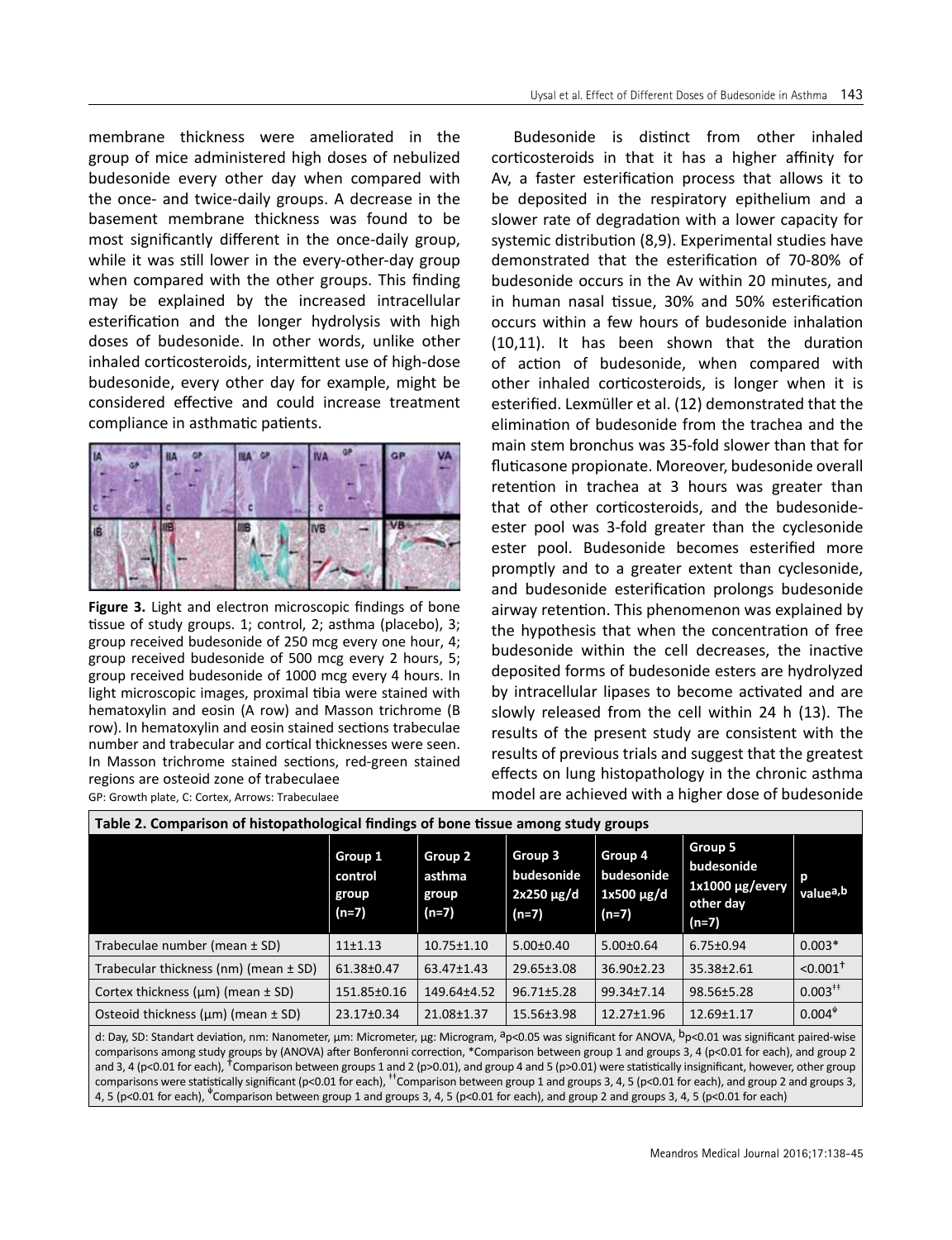administered over longer time intervals. Moreover, this finding suggests that histological attenuation is greater in the group that received the higher dose of budesonide across longer time intervals because the esterification of budesonide, which causes a slower release of the drug that depends on the decrease in the concentration of free budesonide, increases its time of effectiveness by maintaining a steady-state drug concentration in the respiratory epithelium.

The prolonged retention of budesonide in the Av contributes to its efficacy (10). Therefore, it is proposed that budesonide has high efficiency and safety in asthma and suitable for once-daily inhalation. Reducing the number of required daily inhalations may increase patient compliance with asthma therapy, so that increases efficiency in long term (12). Many promising studies have shown good results in patient groups administered a single daily dose of budesonide (14,15). To date, one systematic review has concluded that a single daily dose of budesonide is considerably efficacious as the initial therapy in children with mild persistent asthma and that it is generally well tolerated as the maintenance therapy after control was established in patients with moderate asthma. A single daily dose was observed to facilitate the control of asthma and to increase patient adherence to treatment (16). Similarly, a second meta-analysis demonstrated that once and twice daily doses were not different in long-term control and had advantages in terms of patient compliance and satisfaction (17). In the present study, we found that every-other-day dose regiment provided the highest effect of budesonide on the lung tissue. Further studies are needed about the dose regimen as every other day to overcome the major problem of compliance.

Consistent with previous studies, the bone mineralization that was calculated by assessing bone mineral density was determined to be inadequate in children who were treated with high doses of corticosteroids (18). However, there were no clear effects of medium- and low-dose inhaled corticosteroid on the overall and regional bone density in children with asthma. As a result, it was concluded that medium- and low-dose inhaled corticosteroids are safe for use (19). Recently, in a systemic review and meta-analysis, longer use (>12 months) of inhaled corticosteroids in children with asthma was found to have a limited effect on annual growth velocity and represents a 0.7% reduction in final height compared to non-inhaled corticosteroid users (20).

To our knowledge, there is no study demonstrating the effects of different dose ranges of inhaled corticosteroids on bone demineralization. The most important study evaluating once- and twice-daily budesonide treatments in terms of side effects is the above mentioned START study, which showed no difference in terms of local side effects with different doses of inhaled budesonide (21). In our study, the trabeculae number was lower in twice-daily and oncedaily treatment groups and the trabecular thickness was lower in twice-daily treatment group compared to asthma group. However, there was no significant difference in side effects between the groups, irrespective of the frequency of drug administration.

## **Study Limitation**

There were some limitations in our study. In the determination of the effect of different dosage regimens on lung tissue and the side effects on bone tissue, only histopathological changes could be demonstrated. The cytokine levels, biomarkers and airway responsiveness could not be evaluated.

## **Conclusion**

In brief, high-dose budesonide, when applied every other day, seems be more effective on asthma histopathology when compared with other dose regimens, while the side effects were found to be similar among the different groups. Considering the importance of treatment compliance, we suggest that budesonide treatment might be more efficient in an every-other-day dosing regimen due to the mechanisms of budesonide esterification. Welldesigned, prospective and controlled clinical studies are needed to further investigate the intracellular mechanisms of action of budesonide and should be conducted to evaluate the efficiency of different dose regimens in clinical practice, particularly in selected patient populations.

## **Ethics**

Ethics Committee Approval: All experimental procedures were designed according to the requirements of the Animal Care and Ethics Committee of Dokuz Eylül University with a project number of 70/2009.

Peer-review: Internally peer-reviewed.